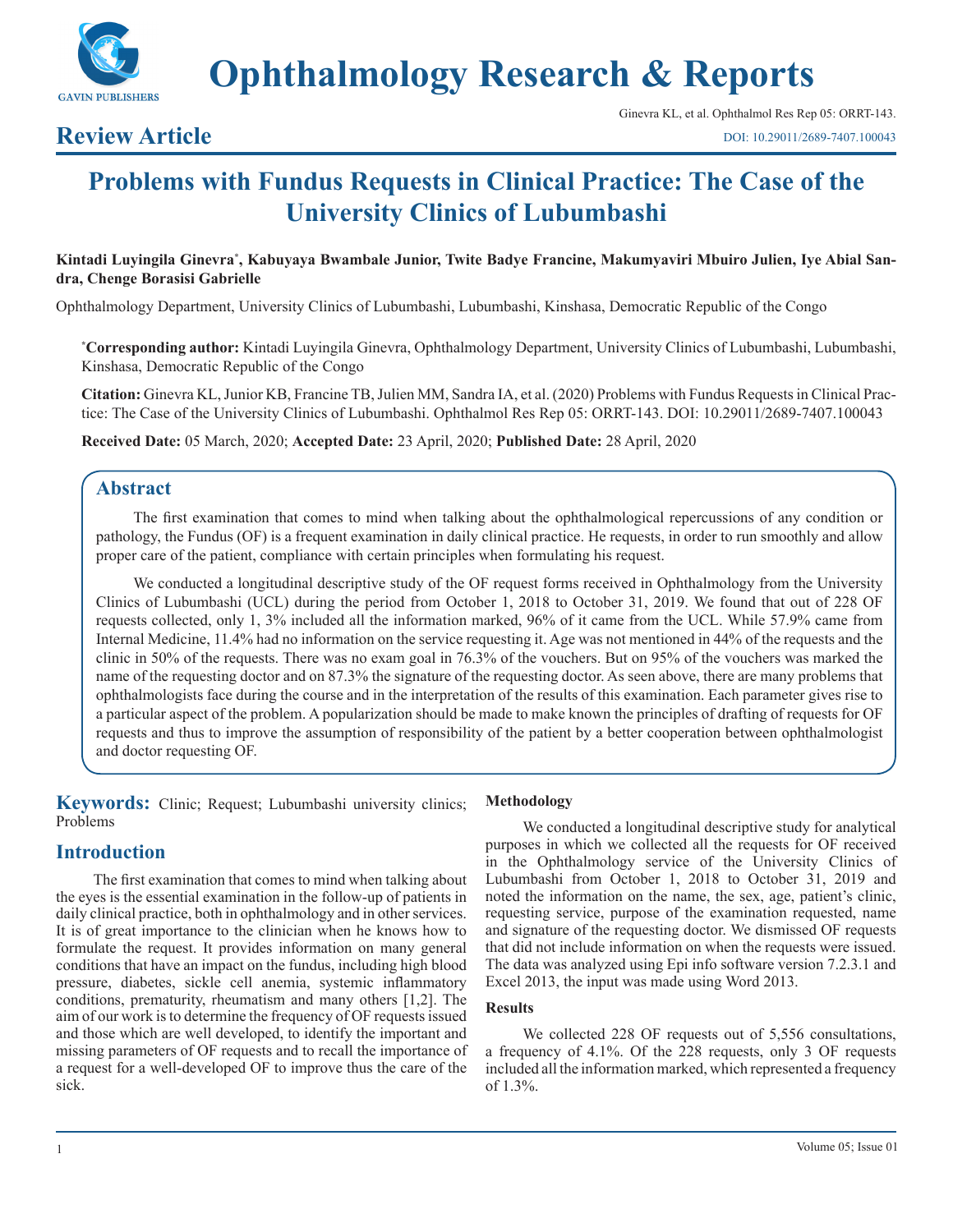**Citation:** Ginevra KL, Junior KB, Francine TB, Julien MM, Sandra IA, et al. (2020) Problems with Fundus Requests in Clinical Practice: The Case of the University Clinics of Lubumbashi. Ophthalmol Res Rep 05: ORRT-143. DOI: 10.29011/2689-7407.100043

### **Applicant Hospital**



**Figure 1:** Distribution of OF requests according to the requesting hospital.

We noted a high proportion of request forms from the University Clinics of Lubumbashi that is 96%.

### **Requesting Service**

We noted in (Table 1) that Internal Medicine issued the most OF vouchers, 57.9%. However, we also noted that 11.4% of the vouchers had no information on the requesting service.

| <b>Service</b>    | <b>Frequency</b> | Percentage $(\% )$ |
|-------------------|------------------|--------------------|
| Surgery           | 35               | 15.4               |
| Gyneco-obstetrics | 10               | 4.4                |
| Internal Medicine | 132              | 57.9               |
| Neuropsychiatrie  | 6                | 2.6                |
| Unmarked          | 26               | 11.4               |
| Paediatrics       | 8                | 3.5                |
| Resuscitation     | 10               | 4.4                |
| Emergencies       |                  | 0.4                |
| Total             | 228              | 100                |

**Table 1:** Distribution of OF requests by requesting service.

### **Age**

This (Figure 2) states that 44% of the requests did not contain information on the patient's age.





### **Gender**

(Figure 3) shows that only 4% of vouchers had no information on the gender marked on it.





### **Request Clinic**

(Figure 4) shows that 50% of the requests for OF did not have a clinic mentioned on the examination vouchers.



**Figure 4:** Distribution of requests by clinic.

### **Purpose of the Fundus**

As shown in (Table 2), 76.3% of the OF requests issued had no details regarding the purpose of the examination and 15.8% were sent for an assessment of high blood pressure.

| FO request purpose                  | <b>Frequency</b> | Percentage<br>(%) |
|-------------------------------------|------------------|-------------------|
| Unmarked                            | 174              | 76.3              |
| Marked:                             |                  |                   |
| Complete assessment                 |                  | 0.4               |
| Impact assessment                   |                  | 0.4               |
| Diabetes Assessment                 |                  | 0.4               |
| <b>HBP</b> Assessment               | 36               | 15.8              |
| HBP and diabetic Assessment         | 4                | 1.9               |
| Exclude brain edema                 |                  | 0.4               |
| Exclude High Intra Cranial Pression |                  | 0.4               |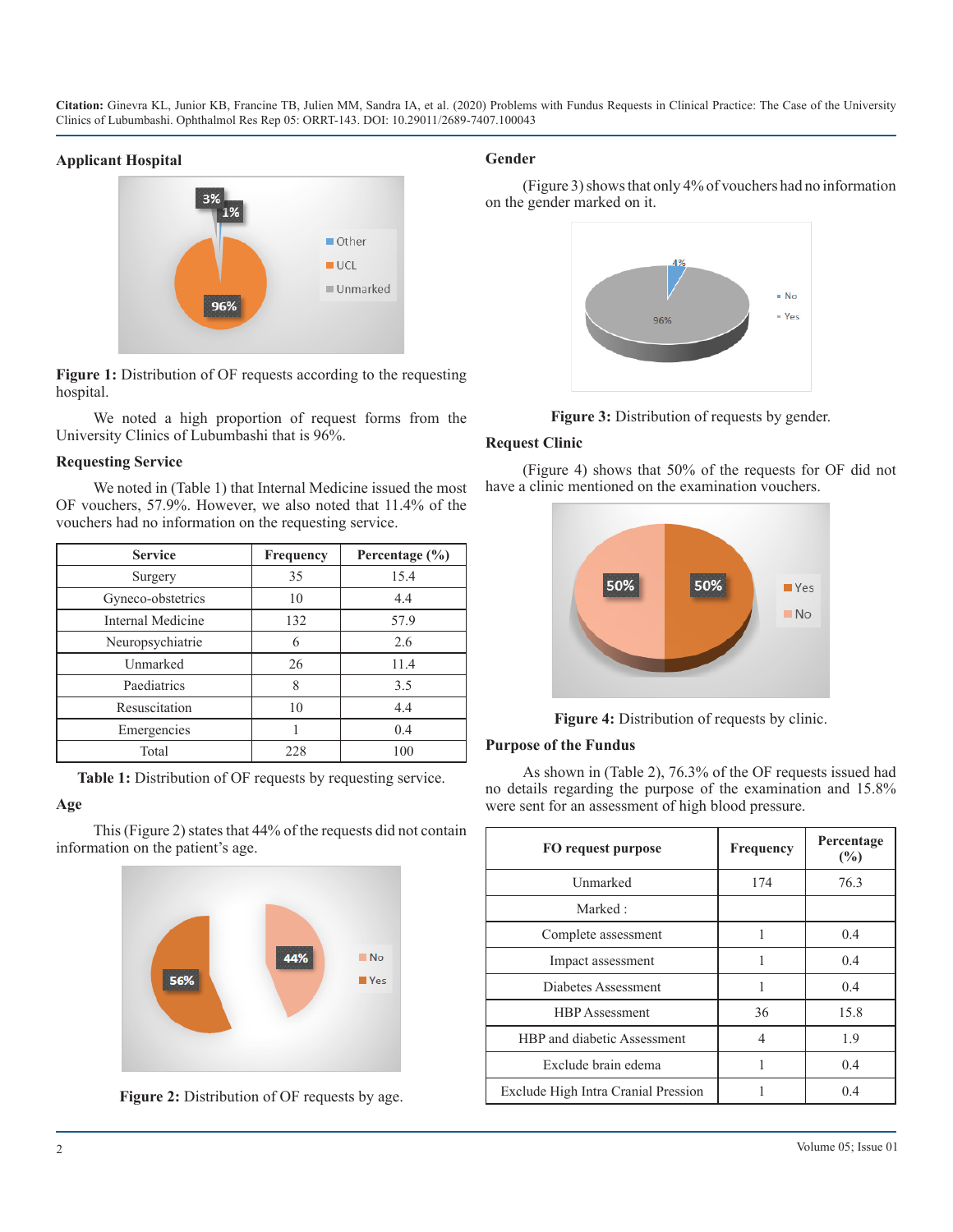**Citation:** Ginevra KL, Junior KB, Francine TB, Julien MM, Sandra IA, et al. (2020) Problems with Fundus Requests in Clinical Practice: The Case of the University Clinics of Lubumbashi. Ophthalmol Res Rep 05: ORRT-143. DOI: 10.29011/2689-7407.100043

| Focus                              |     | 13  |
|------------------------------------|-----|-----|
| Focus HBP                          |     | 0.4 |
| Lumbar puncture                    |     |     |
| Suspicion Hypertensive retinopathy |     | 0.4 |
| Total                              | 228 | 100 |

**Table 2:** Distribution of requests according to the purpose of the OF request.

### **Doctor's Signature**

(Figure 5) shows that 95% of the requisitions included the doctor's signature.



**Figure 5:** Distribution of vouchers by doctor's signature.

#### **Name of Doctor**

The majority of claim forms had the name of the physician listed on them, or 87.3% (Figure 6).



**Figure 6:** Distribution of requests by presence of doctor's name.

### **Discussion**

### **Frequency**

Isolated OF represented a frequency of 4.1% of the consultations carried out. Frequency lower than that found by Diallo et al found in Bobo Dioulasso a frequency of 7.37% [2]. In our study, 1.3% of the requests were correctly prepared and all the information present. Our results remain lower than those found by Goni in Yaoundé with 8.6% of x-ray vouchers fully filled in while Gbazi in Cocody found 18% [3,4]. We think that our low frequencies are explained by the fact that UCLs are not the only hospital structure to do OF in Lubumbashi but also that within UCLs, certain pathologies or pathological states do not always benefit from requests for OF for lack of knowledge or negligence.

#### **Applicant Hospital**

In our study, we found that 96% of OF request forms came from the University Clinics of Lubumbashi. Probably because it is easier to refer patients within the same institution. Those were not from UCLs probably came from hospital without ophthalmology service.

#### **Requesting Service**

In our study, we obtained 11.4% of request forms without information on the requesting service. This is higher than the results found by Togola in Bamako who found 3% while the studies carried out by Moifo and Goni in Yaoundé revealed higher values, respectively 63% and 53.1%, by evaluating the conformity of the requests for x-rays [3-5]. This difference could be explained by the fact that the sample size and the frequency of X-ray requests are higher compared to OF requests.

#### **Age of the Patient**

Application forms lacked precision on the age of patients in 44% of cases. This is significantly higher than Sonhaye et al, in whom only 4.4% of the vouchers lacked the age of the patients, while for N'Gadi et al. we have 84.6% [6,7]. These results are explained by the fact that at the time of patient registration upon arrival at the hospital, many did not know their age or had caregivers who did not have this information, either by underestimating the interest that brings this section by the applicant.

#### **Sex of the Patient**

No information on sex was provided in 4% of cases with us. This is close to Sonhaye et al who had 2.9% of vouchers without information on sex at the time that Togola had found 94.2% absent [5,6]. We attribute this to the haste with which vouchers are often filled in an emergency.

#### **Patient's Clinic**

The clinic of the patients was not specified in 50% of the cases for requests for OF whereas it was missing in 95.6% of the cases in the requests of radiographs as observed by Sonhaye and a little less in Moifo who found 69.2% of cases [2,3]. On the other hand Gbazi found results close to ours with 56% of lack of precision on the clinic [8]. We note that when issuing vouchers for examinations, whether OF or X-ray, the absence of items on the clinic is glaring and distressing. However, the clinic is important to guide the examiner on the aspects to be taken into account during the examination, to confirm or refute the probable clinical diagnosis.

#### **Purpose of the Review**

The purpose of the review was absent in 76.3% of the requests made in our study, while it was absent in 98.5% of the